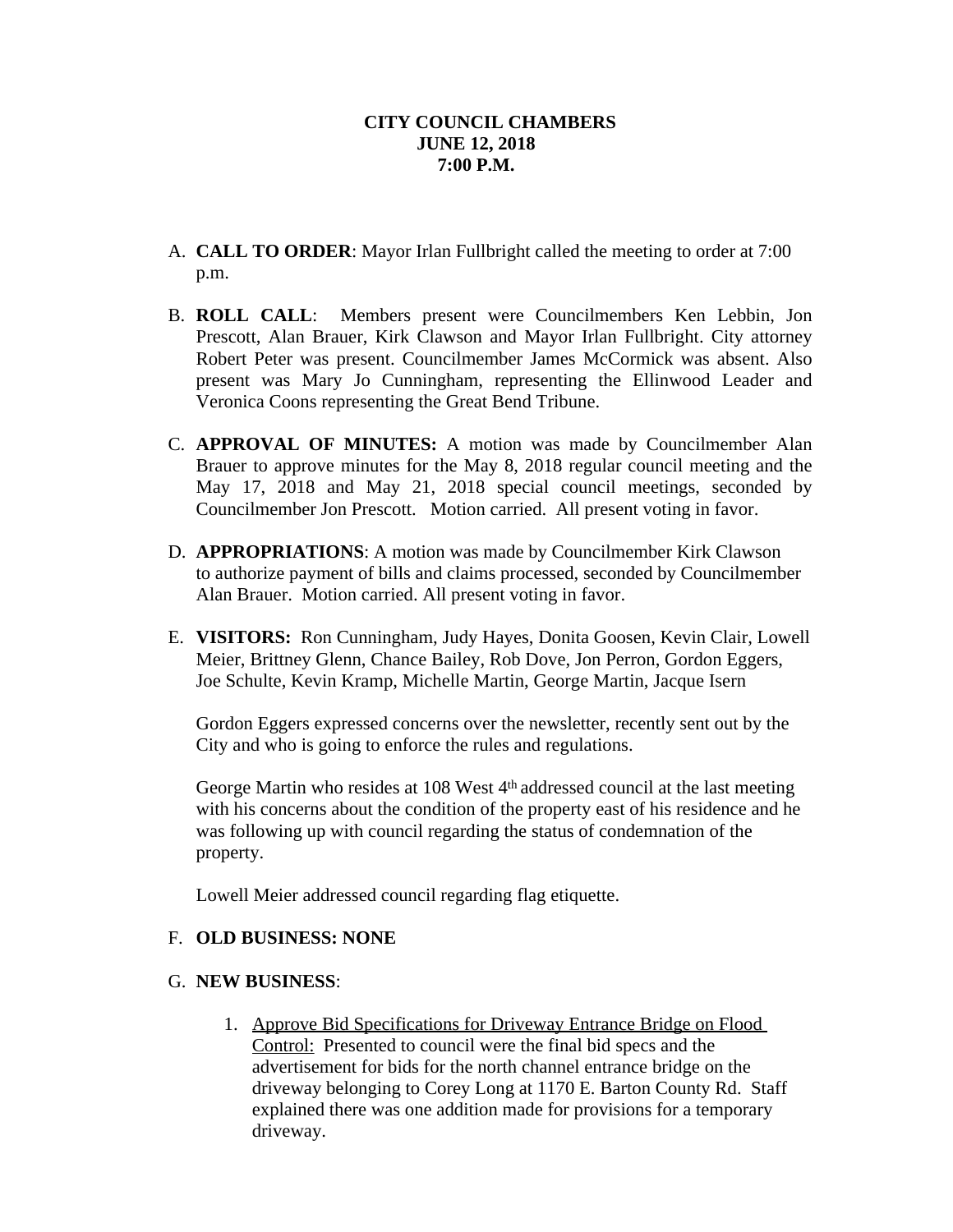A motion was made by Councilmember Ken Lebbin, to approve the advertisement for bids for the north channel entrance bridge project on the driveway belonging to Corey Long at 1170 E. Barton County Rd. Motion seconded by Councilmember Kirk Clawson Motion carried. All present voting in favor.

2. Proposal for New Community Signs: Rob Dove, committee member of the First Impression Program, which partnered the City of Ellinwood with the City of Cimarron was present to discuss ideas on placing signage along the main routes in Ellinwood to direct people to popular locations. The proposed estimate for the project is \$3,826.96. Mr. Dove has procured approximately \$1000 in funding, leaving city responsibility of \$2800 to \$3000.

A motion was made by Councilmember Jon Prescott to move forward on the sign project, seconded by Councilmember Kirk Clawson. Motion carried. All present voting in favor.

3. Discuss Use of Salvaged Brick: Staff explained the bricks that are being removed as part of the street project are being piled at a site on city property. Staff has received numerous requests by citizens to get some of these bricks to use around their properties for patios and sidewalks. Staff requested council to provide direction on this issue.

After some discussion the council consensus was to table the issue and research options.

4. Discuss City Owned Lot at 507 E.  $2<sup>nd</sup>$ : The City owns an empty lot located at 507 E. 2nd. Staff explained there is a storm sewer on this lot that runs diagonal from the NW corner to the SE which would prohibit building on this lot. Possible option would be to split the lot in half and visit with the adjoining property owners to see if they are interested.

After some discussion the council consensus was to re-survey the easement that runs through the property and then approach the adjoining property owners.

5. Review Roles and Responsibilities of the Mayor: Staff explained there has been some discussion about what roles and authority the mayor has pertaining to management of city personnel. After some discussion, council consensus was to table the issue and do additional research on the issue.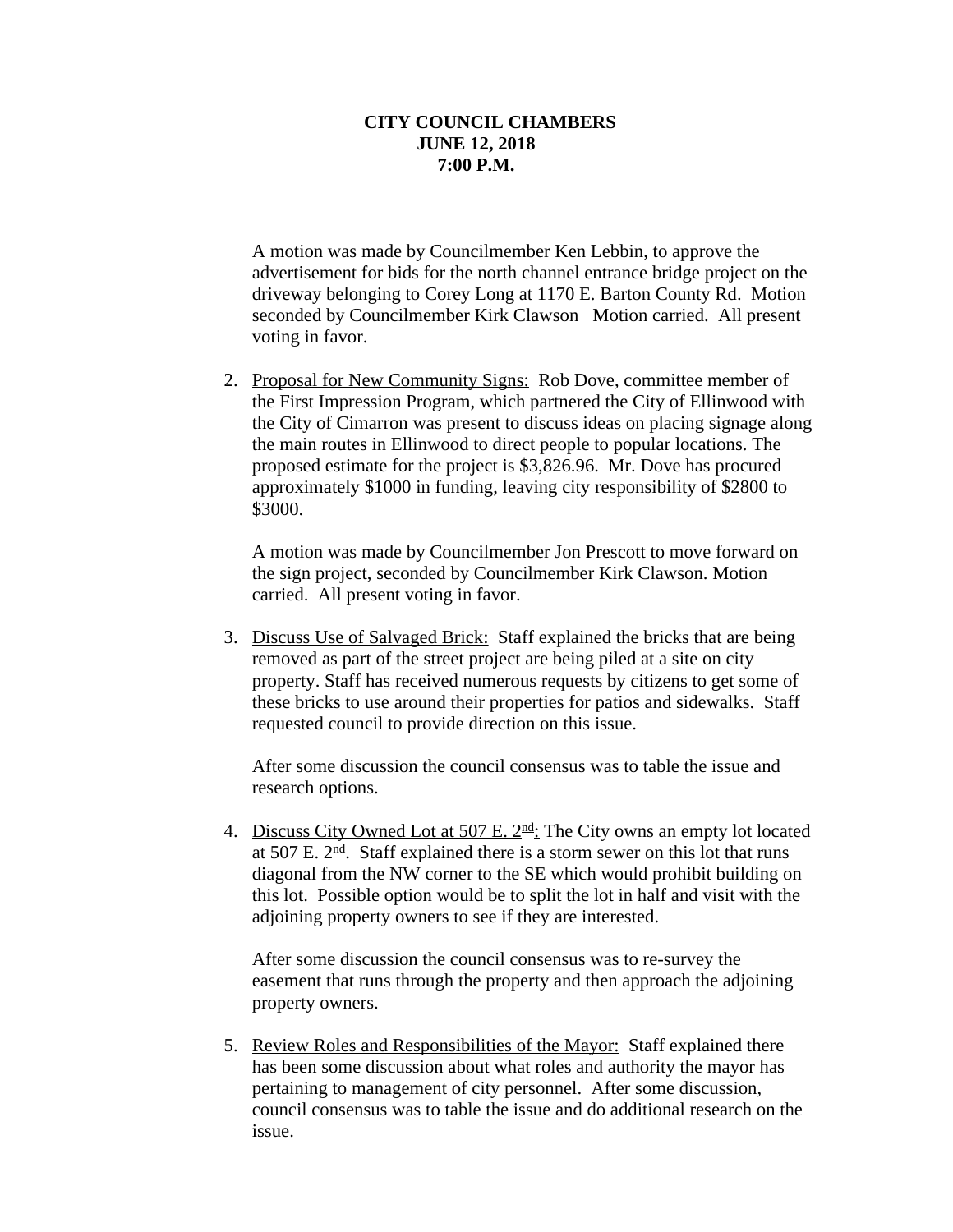6. Consideration of New Copier for City Office: Presented to council was a quote from Office Products, Inc. for a new copier for the City Office. The current copier was purchased in 2007 and has made over 700,000 copies.

The quote was as follows:

| Cannon imageRunner Advance C5535i | \$8470.00           |
|-----------------------------------|---------------------|
| 60 Month Lease Price              | $$152.29$ per month |

A motion was made by Councilmember Jon Prescott to approve the quote from OPI in the amount of \$8,470, seconded by Councilmember Ken Lebbin. Motion carried. All present voting in favor.

7. Executive Session for Non-Elected Personnel: An executive session is requested for discussion of non-elected personnel to protect privacy rights of the employee. A motion was made by Councilmember Ken Lebbin to recess into executive session for discussion of non-elected personnel to protect privacy rights of the employee for ten minutes (10), with Robert Peter, city attorney and Chris Komarek city administrator present and that the council meeting will reconvene in the council chambers, seconded by Councilmember Jon Prescott. Motion carried. All present voting in favor. The governing body recessed into executive session at 8:15 p.m.

Meeting reconvened at 8:25 p.m. No action taken.

8. Discussion of Police Chief Vacancy: Mayor Irlan Fullbright recommended the appointment of Chance Bailey as police chief. A motion was made by Councilmember Ken Lebbin to approve the appointment of Chance Bailey as police chief, seconded by Councilmember Kirk Clawson. Motion carried. All present voting in favor.

## **REPORTS**:

- 1. Municipal Court Report: Presented to Council was the Municipal Court Report for May, 2018.
- 2. Utilities Production Report: Presented to Council was the Utilities Production Report.